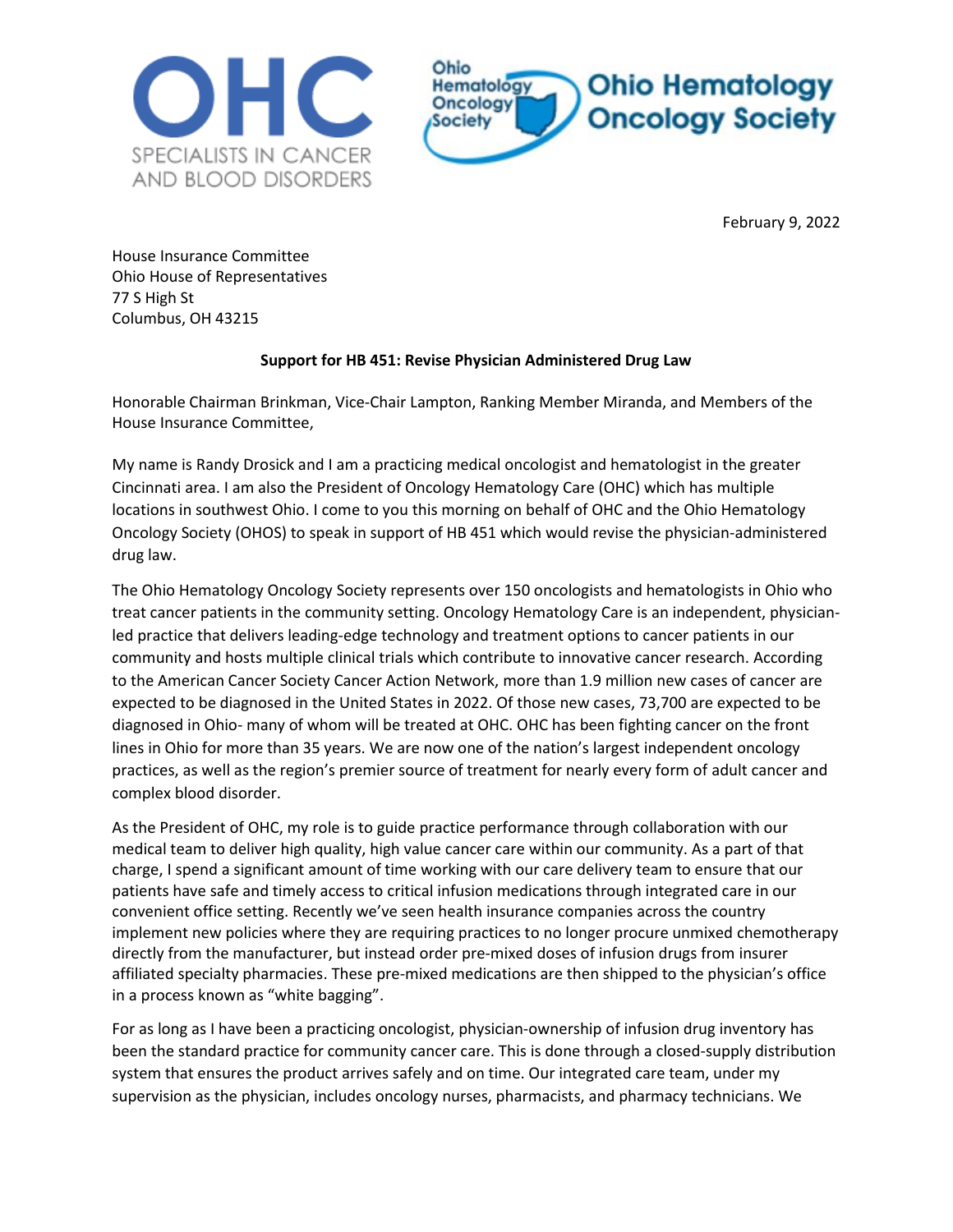manage the drug through our on-site inventory and, when a patient arrives for treatment, bloodwork is completed and I am able to adjust their treatment for that day based on the patient's disease progression, comorbidities, or weight variation, as well as the drug's toxicity and side effects. This has become even more important as cancer treatment has become more personalized over the years.

Under the current system, we prepare these drugs on-site. I am a licensed, accredited, and certified oncologist preparing these drugs in a setting held to very high standards compliant with state and federal regulations to ensure safety for those mixing, handling, and receiving these hazardous drugs.

Because my colleagues and I are preparing these drugs on-site to the exact specifications of each individual patients' needs, we are able to immediately dispense a safe and appropriate dose to the patient as soon as the drug is mixed. Not only is this the most convenient and secure method, but it is also the most cost-effective method for the patient because treatments delivered in this way are covered under their medical benefit. The cost-sharing associated with medical benefits in the average health plan is typically significantly lower than any cost sharing associated with pharmacy benefits.

However, under these new white bagging policies, I would be required to order infusion drugs from each applicable insurer's exclusive specialty pharmacy in advance of the patient's arrival for scheduled treatment. The specialty pharmacies purchase the drug from a manufacturer, prepare the drug according to my earlier requested dose, and then ship it to my office for administration. The supplychain is outside of my control, possibly leading to delayed, damaged, contaminated, or even counterfeit shipments. Upon arrival of the drug to my office, I would have to maintain this drug in a separate inventory from my normal drug supply, which creates added infrastructure cost and administrative burden. Beyond that, if my patient arrives for treatment and I believe her dose needs to be adjusted, I must send her home and re-order the drug from the specialty pharmacy for a different date. The unused, white-bagged drug cannot be re-dispensed or used for another patient, so it now becomes waste. Reordering the drug will lead to delays in patient care and can result in disease progression.

As an example, Mrs. Jones returns for her third round of chemotherapy in the adjuvant setting. This is given to prevent her breast cancer from recurring. We know that the optimum treatment is giving her the appropriate dose at the appropriate time. Unfortunately, Ms. Jones now has a low white blood count and we need to adjust her dose. The insurance company has sent us 100 mg of her chemotherapy. Now that her count is low, we only need 80 mg. This is a significant problem. We have a choice of overdosing her on medication or now having a treatment delay until they send the appropriate dose. Either way the patient loses. Treatment delays cost lives and are nerve-racking for the patient. They have to come back to the office the next day or whenever the medication is delivered. They have to find transportation which is usually a problem and everyone's life is disrupted. Conversely, the same thing could happen if we need a dose escalation.

In addition to white bagging being concerning and burdensome for the practice, this new policy could also be financially toxic to the patient. In plans with white bagging policies, infusion drugs would be covered under the patient's pharmacy benefit, which typically has a higher cost-sharing requirementespecially when it comes to specialty drugs like chemotherapies and immunologic drugs commonly used in cancer treatment.

Undergoing cancer treatment is already a stressful time for patients. At this time, patients should be focused on getting well while eliminating any additional complications from delayed, ineffective, or